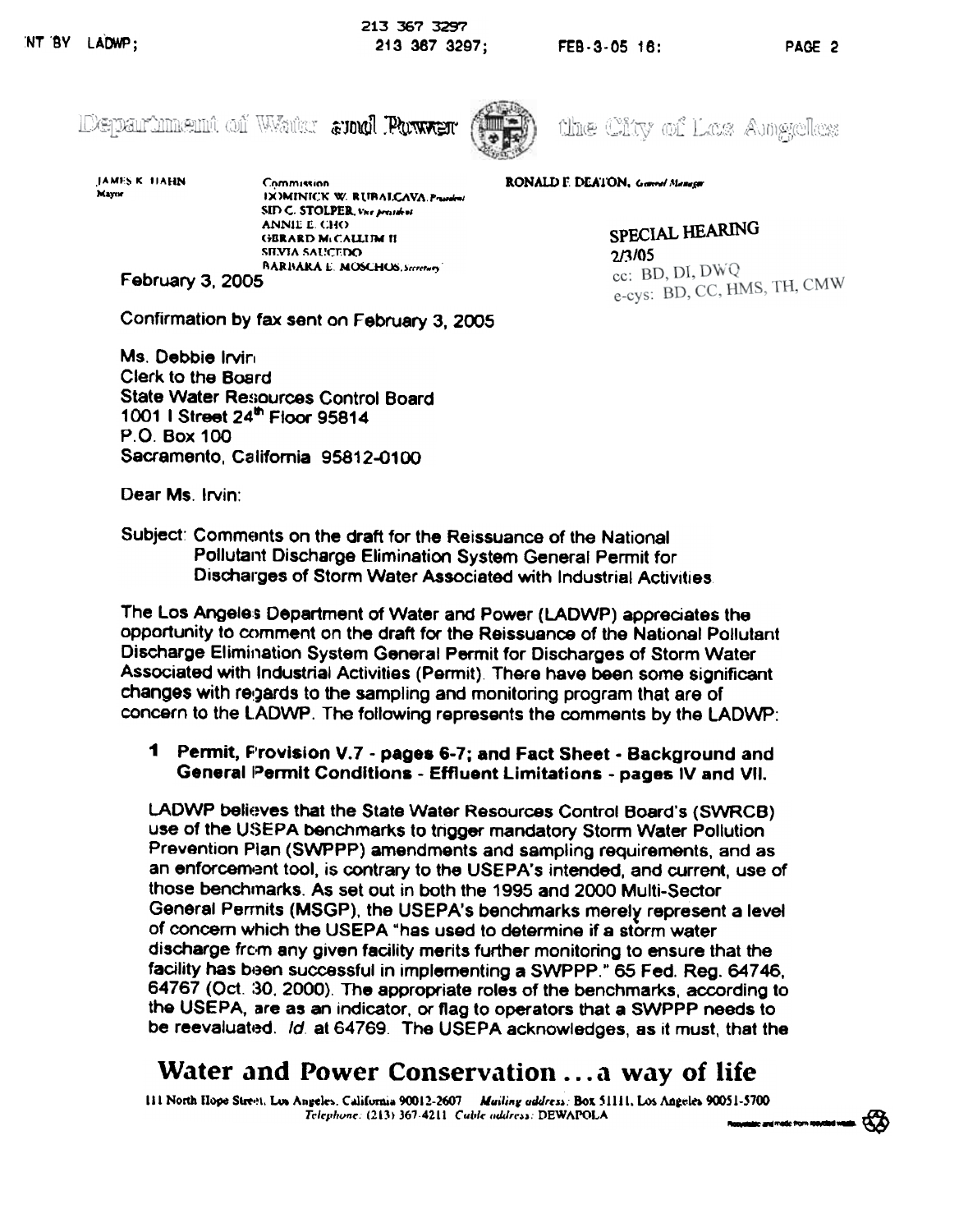Ms. Debbie Irvin Page 2 February 3, 2005

> benchmarks are not effluent limitations and do not mean a facility is out of compliance. Id. at 64767-768. Indeed, USEPA specifically states that operators in receipt of monitoring results may "still condude their present SWPPPs/BMPs are adequately protective of water quality, or that other situations such as discharging to low-quality, ephemeral streams may obviate the need for SWPPP/BMP revisions." Id. at 64769. USEPA's approach is appropriate given the MSGP's. like the SWRCB's proposed Industrial General Permit's, core reliance is on the operator's best professional judgment in the face of considerable variability in site conditions.

> The SWRCB's proposed use of the benchmarks as effluent limitations or as a measure for when enforcement action is necessary is contrary to that of the USEPA. Once in receipt of monitoring results above the benchmarks,<br>Provision V.7 requires operators to submit a report to the RWQCB that describes the new BMPS and other corrective actions "being implemented to assure compliance with the benchmarks." (emphasis added) Permit § V.7(e), page 7. This provision, in practice, sets the benchmarks as effluent limitations. This is particularly problematic because the Permit proposes to use the benchmarks as an enforcement tool to determine if the facility is out of compliance. Specifically, the Permit's Fact Sheet states that "[e]ven if a discharger follows [the Permit's procedures], the RWQCB may...take enforcement against the discharger." Permit Fact Sheet at VIII.

The use of the benchmarks as effluent limitations and as an enforcement tool is without merit. The Permit acknowledges that the benchmarks are generic and not intended to be numeric limits or protective of any particular receiving water, Permit Fact Sheet at VII. It further notes that the benchmarks are meant to generally reflect the outcome of BAT/BCT controls and are not intended to determine whether or not discharges are causing or contributing<br>to water quality impairment. Id. at XIV. Yet, the Permit requires operators to assure "compliance" with the benchmarks and intends to use the benchmarks as enforcement tools.

LADWP supports the use of the benchmark as they were intended; the benchmarks are to be used as indicators, or flags, about the efficacy of SWPPPS/BMPs, not automatic violations or indicators of permit violations. The benchmarks should be as a tool to alert operators about possible short coming of their SWPPPs/BMPs, or to confirm an operator's SWPPPs/BMPs are likely doing their intended job. Should a monitoring report indicate a result above the benchmark level, LADWP urges SWRCB to use that result as an indicator that the operator should reevaluate its SWPPP/BMPs, in light of the facilities local conditions, best professional judgment, and BMPs currently being implemented, rather than a de facto effluent limitation and enforcement tool. Furthermore, any reference to the result being an "exceedance" or a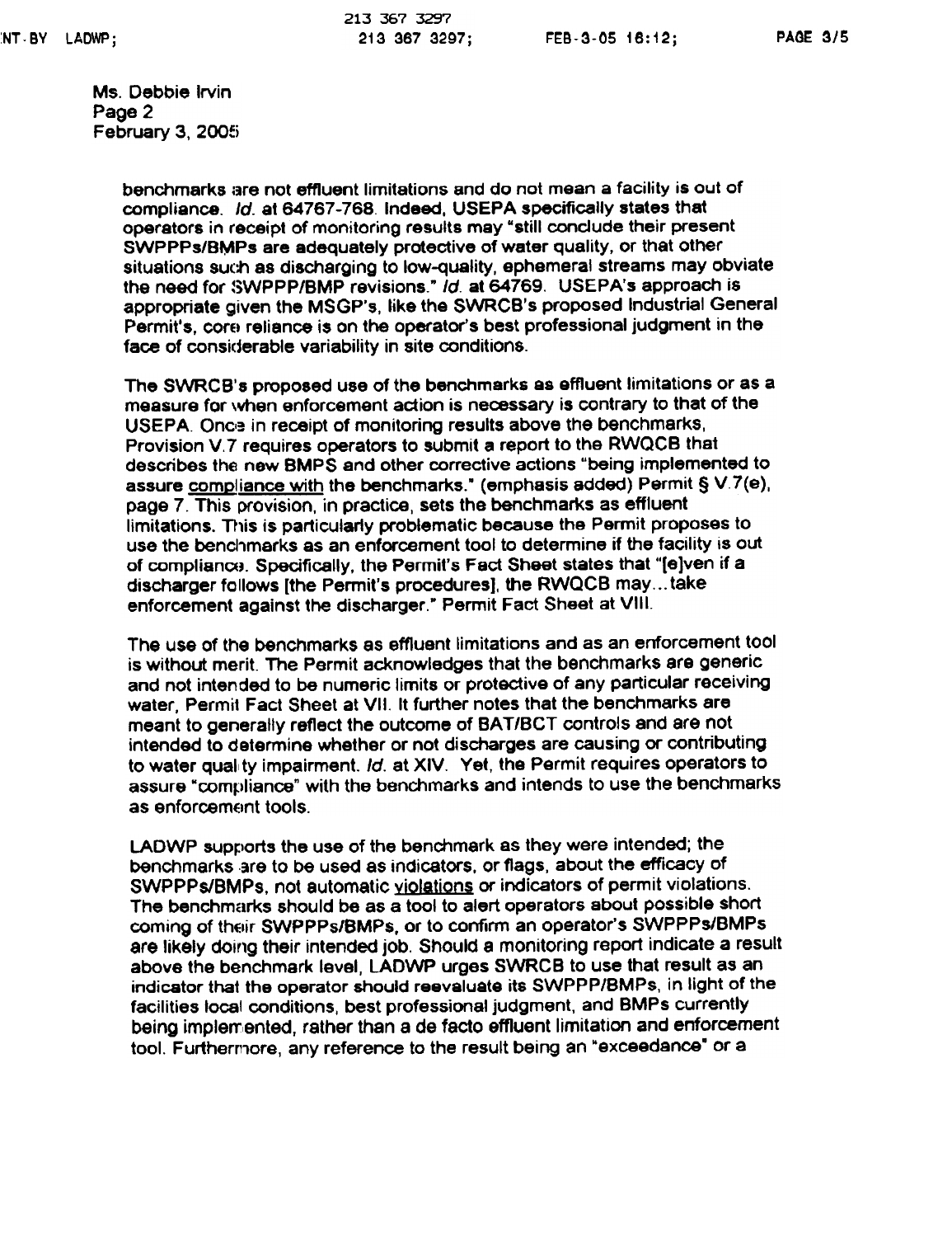Ms. Debbie Irvin Page 3 **February 3, 2005** 

> "violation" of the benchmark elevates the benchmark to the standing of an effluent limit.

## 2. Monitoring Program and Reporting Requirements - Section 4 -Sampling and Analysis - Paragraph f, page 19.

LADWP does not believe that the EPA benchmarks were intended to be used as an enforcement tool (See comment no. 1 above); therefore, LADWP believes that this section should be deleted from the Permit.

# 3. Fact Sheet - Sampling Procedures and Test Methods - page XVIII.

The third paragraph states: "... these requirements have been revised Section VIII.8 d requires discharges to collect samples from all drainage areas". There is not a corresponding Section VIII.8.d. LADWP believes you meant to write Section VIII.7.a.

LADWP suggests the correction to state Section VIII.7.a.

## 4. Finding #7, page 2.

It is stated that the RWQCB or EPA can require additional monitoring, implement additional BMPs, or comply with an applicable waste load allocation and implementation schedule for an impaired water body on the 303 (d) list. While LADWP agrees with this, LADWP believes that any application of additional monitoring, BMPs, or waste load allocation and implementation schedule to a storm water discharge must be tied to the impaired pollutant for that receiving body.

LADWP recommends that wording be added to this finding to read: "...conduct additional monitoring activities, or comply with an applicable waste load allocation and implementation schedule for those pollutants causing the impairment.

# 5. Monitoring and Reporting Program - Section 10 - Monitoring Methods - Paragraph a (ii), page 21.

This section requires that sampling methodologies, handling procedures, storage, etc. be written into the monitoring and reporting program of the SWPPP.

This is overly burdensome and not necessary since the Permit already mandates adherence to proper sampling, handling, and preservation